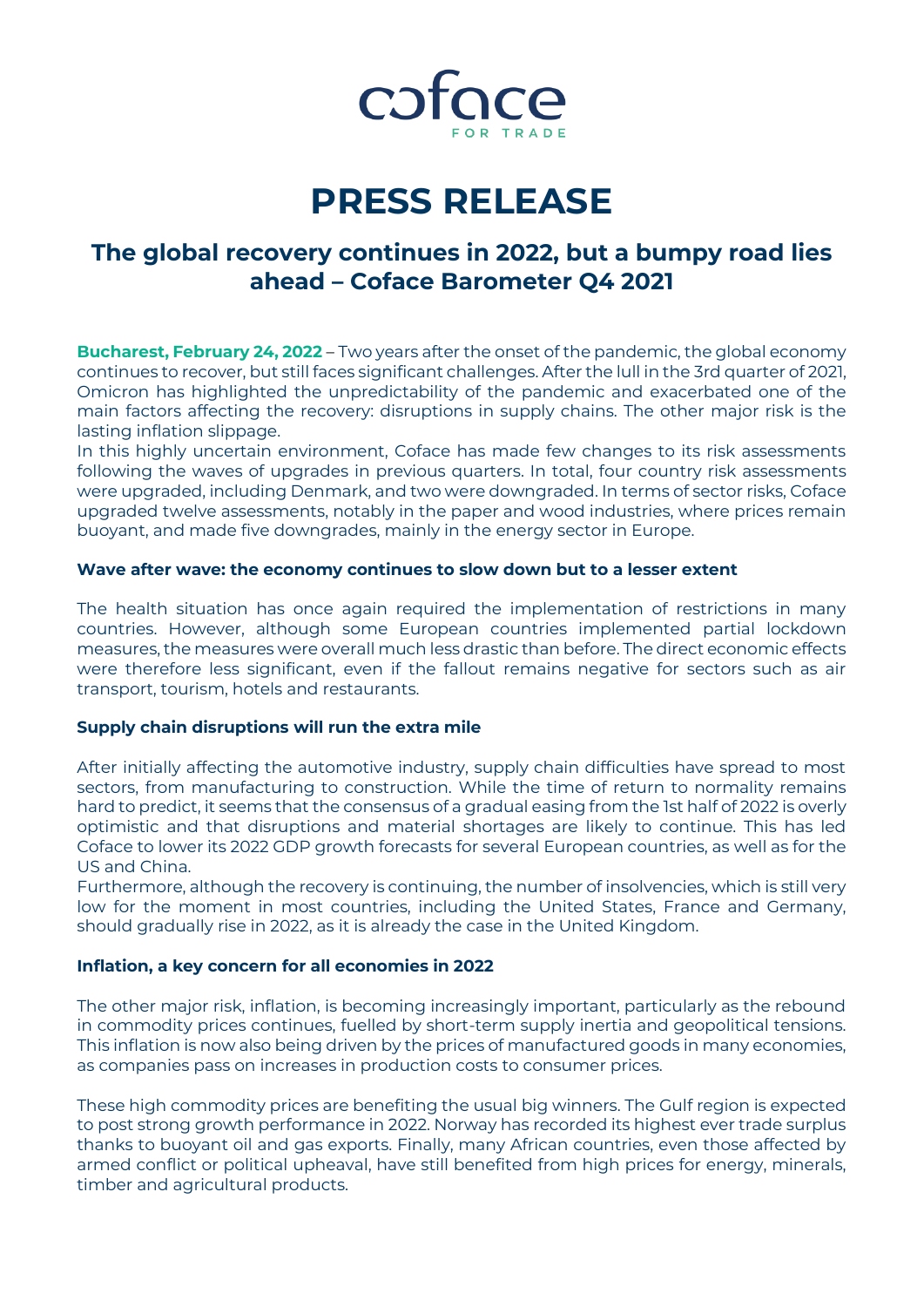

In the United States, inflation and supply-side issues have dampened the recovery momentum. While GDP growth is expected to remain solid in 2022 (+3.7%), these factors will continue to weigh on activity. In the 4th quarter of 2021, the annual inflation rate reached 7.0%, its highest level in 40 years. In response to this price surge, the US Federal Reserve has become more aggressive and has hinted at an imminent rate hike, triggering monetary tightening in some emerging countries.

In Europe, disruptions in supply chains, combined with strong demand, led to higher producer and energy prices. Germany has experienced the highest inflation in over 30 years. The situation is somewhat mixed in the rest of the euro area: inflation remains relatively moderate in France, while prices have soared in Spain. In the United Kingdom, inflation has risen to 5.4% and has led the Bank of England to become the 1st major central bank to raise its interest rate in December 2021, before doing so a 2nd time in early February.

Our central scenario remains one of near peak inflation, which will ease as energy prices and supply chain bottlenecks ease in the second half of the year.

#### **Inflation is likely to exacerbate social pressures**

This sharp rise in inflation risks exacerbates social pressures in emerging and developing countries, which had already been reinforced by the increase in inequality associated with the pandemic. In Africa, high energy & food prices, which weigh heavily on households, have limited consumption to the extent that food insecurity and poverty have increased. Fiscal support, already very limited on the continent due to public debt levels, has been withdrawn and unemployment is high in most countries. South Africa, Algeria, Angola, Mozambique, Nigeria, DRC, Zimbabwe, Ethiopia, Guinea and Tunisia are examples of countries experiencing increasing social pressures as a result of the crisis.

#### **China going against the grain**

China's slowdown deepened in Q4 2021, with an annual growth rate of 4.0%, the slowest pace since the peak of the pandemic in 2020. China's economic recovery has been affected by the slowdown in the property market, the continuation of the "zero-COVID" strategy, which has weighed on household spending, weak investment growth and energy shortages. In 2021, Chinese GDP grew by 8.1%.

Heavily affected by the Delta variant in Q3 2021, the Asia-Pacific economies rebounded at the end of the year. Pacific economies rebounded at the end of the year, in line with the easing of restrictions. Most of the region's economies had returned to their pre-crisis GDP levels by the end of 2021, with the notable exceptions of Japan and Thailand. However, the continued recovery could add to inflationary pressures, especially if labour markets tighten.